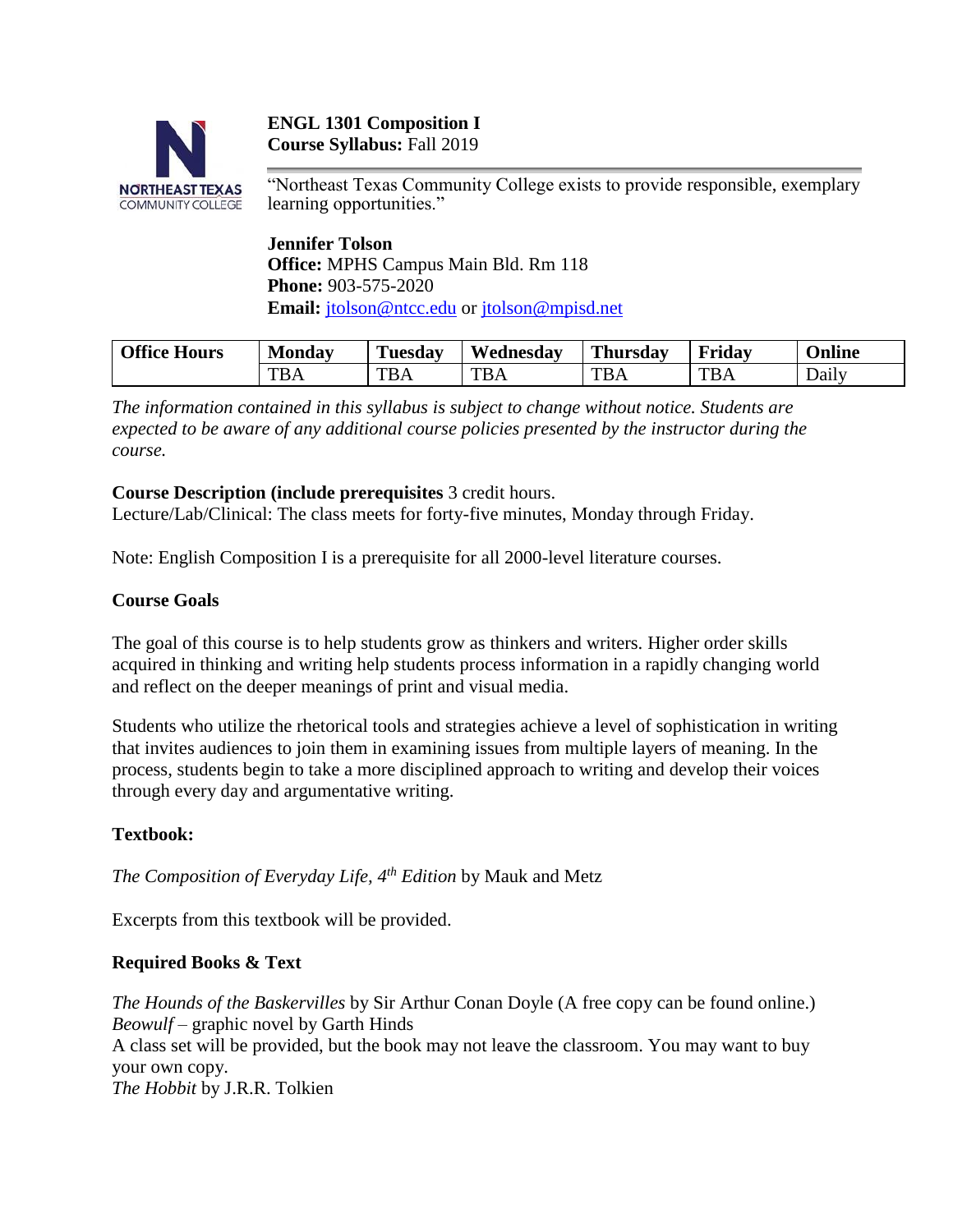*Jurassic Park* by Michael Crichton

*The Secret Life of Walter* Mitty by James Thurber (Text will be provided in class.) *Pride and Prejudice* by Jane Austen (A free copy can be found online.) *A Modest Proposal* by Jonathan Swift *Hamlet* by Shakespeare (A free copy can be found online.)

\*\*Other excerpts and texts will be provided in class.

## **Student Learning Outcomes:**

Upon successful completion of this course, students will be able to

1. Demonstrate knowledge of individual and collaborative writing processes.

2. Develop ideas with appropriate support and attribution.

3. Write in a style appropriate to audience and purpose.

4. Read, reflect, and respond critically to a variety of texts.

5. Use Edited American English in academic essays.

6. Read carefully and critically analyze imaginative literature, in both oral and written form

7. Understand the way writers use language, both oral and written, to provide meaning and pleasure

8. Analyze and interpret a work's structure and style, as well as its purpose and themes, along with smaller scale elements such as figurative language, imagery, symbolism, and tone to aid in the comprehension of various literary works with the intent of furthering one's own personal writing style

9. Development an effective use of rhetoric including controlling tone and a voice appropriate to the writer.

10. Study representative works from various genres and periods of British and world literature, including twentieth century selections, but to know / analyze / interpret a few works extremely well

11. Understand the political and cultural milieu of the various literary selections, in order to consider the social and historical values a work reflects and embodies

12. Write with a focus on critical analysis of literature including expository, analytical, and argumentative essays as well as creative writing to sharpen understanding of the writer's craft, accomplishments and more fully appreciate literary artistry

13. Learn about the power of sentences and their rhetorical effectiveness, as well as comparing their own prose style with that of professional writers.

14. Learn how to control their syntax through the correct use of punctuation.

15. Use teacher criticisms as a tool to evaluate their own composition to promote growth in writing

16. Become more aware through speaking, listening, reading, and chiefly writing of the resources and power of language

## **Lectures & Discussions to be posted on Schoology**

**Schoology Tutorials -** Schoology tutorials are provided on the Schoology home page. Once logged in, you can address the class or the professor. Knowing how to navigate through the course will aid in your success this semester. **You will need to log in to Schoology at least once a day for class instructions and/or changes.**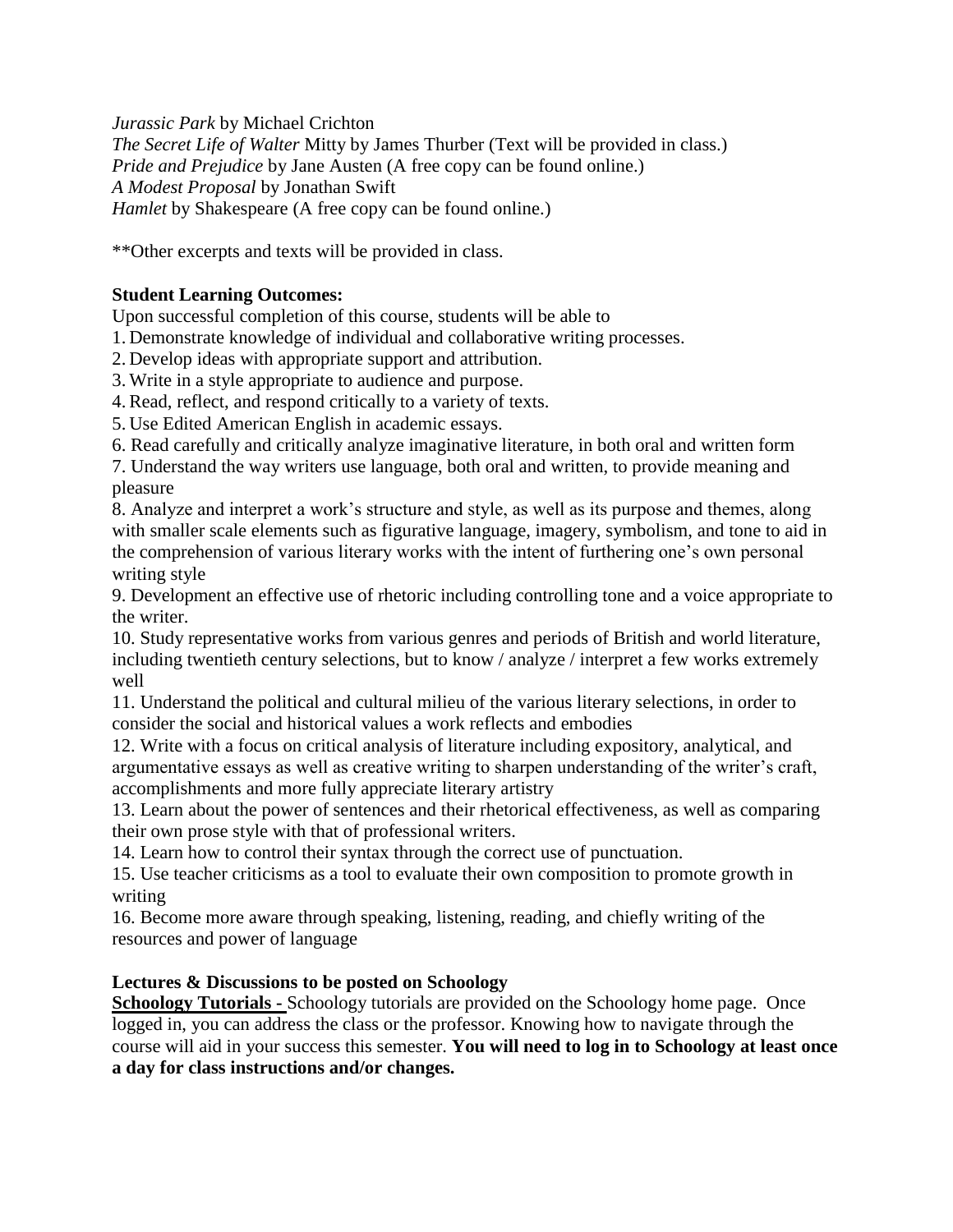**Assignment Information -** Conscientious and timely completion of assignments is essential for success in this writing course. The assignments and due dates are in the syllabus. Due date reminders will also be sent to the e-mail provided by the student.

**Assignment Information -** Conscientious and timely completion of assignments is essential for success in this writing course. The assignments and due dates are in the syllabus. Due date reminders will also be sent to the e-mail provided by the student.

Assignments and Essays are graded and returned within two weeks. The final exam is graded more promptly in order to accommodate the Registrar's guidelines and the campus policies. All papers must be typed in the format assigned (MLA or APA), saved as .doc, .docx, or .rtf (rich text format) and submitted as attachments. See Schoology modules for reading assignments, videos, and course material. Specific instructions for each essay are posted in Schoology. **All due dates are posted on the course calendar and in Schoology.** 

Late Work Policy a/k/a NO LATE WORK - All assignments are due at the assigned time on the due date. Please submit assignments on time to receive credit. "Assignments" refers to *all* work that is submitted to the instructor. Students are to submit assignments on or before the stated due date/time. Students must also retain a copy of all pieces of their assignments, which must be produced if requested. NO LATE WORK WILL BE ACCEPTED. Students may request an appeal and appear before a faculty council. Please note that being disorganized, not planning ahead, or procrastination is not an acceptable excuse. Be aware that online technology is a very unpredictable tool and can disappoint at the most crucial times; therefore, waiting to submit an assignment within the hour it is due is typically not a wise choice.

## **Evaluation/Grading Policy:**

Your assignments will be evaluated using the following point values:

| 21 Daily Grades | 25%  |
|-----------------|------|
| 9 Test Grades   | 75%  |
| <b>Total</b>    | 100% |

Your weighted average will appear in MPHS's Gradebook at all times.

**Tests/Exams:** All tests requirements along with directions and rubrics will be posted on Schoology and posted on the class calendar.

**Assignments:** All assignment requirements along with directions and rubrics will be posted on Schoology and posted on the class calendar.

#### **Other Course Requirements:**

## **Attendance and Participation Policy**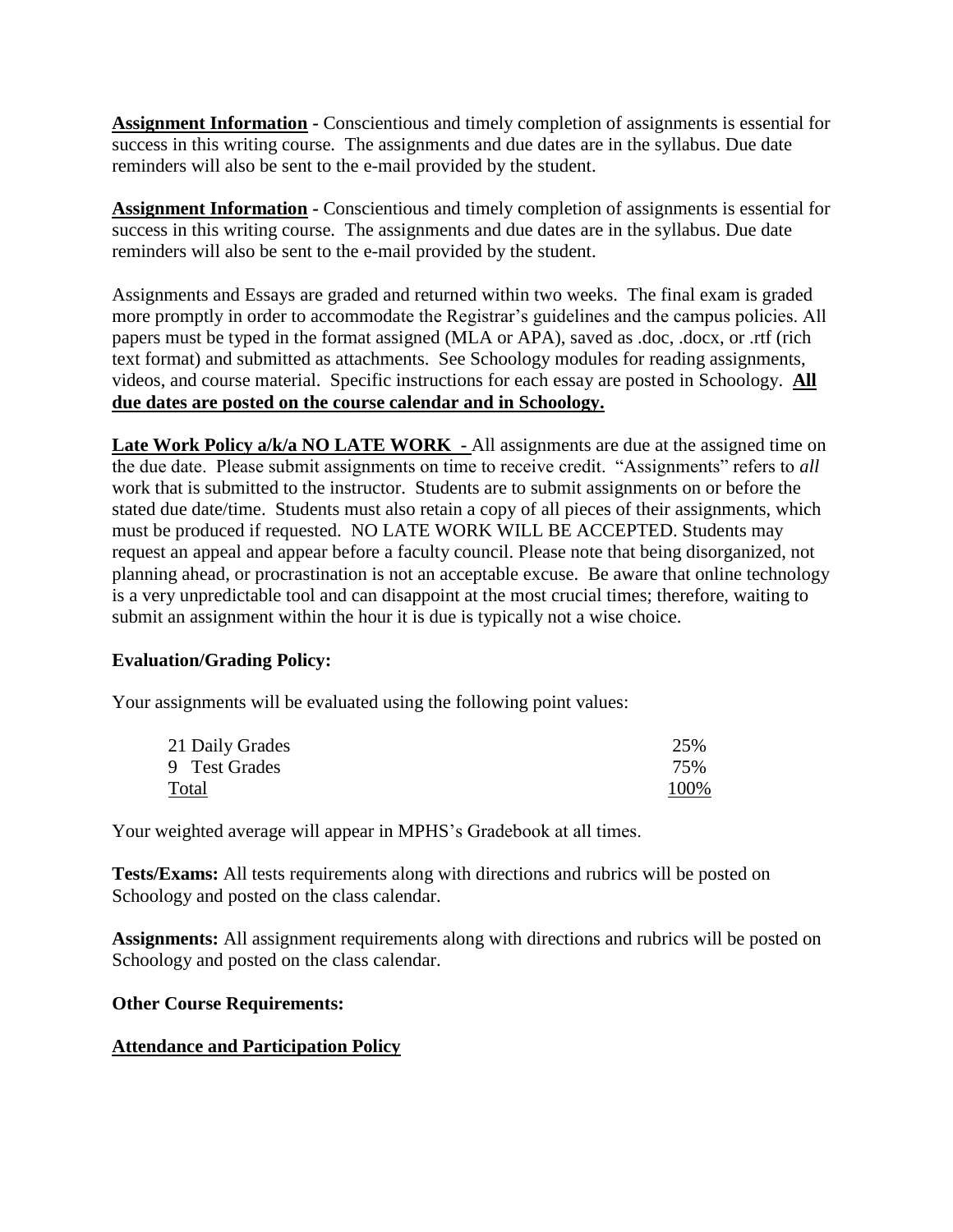You should plan to log on every day. Failure to participate in course activities, complete required readings, and turn in work will lower your course grade. If you do not log in regularly and meet deadlines, you may not receive credit for this course. **You should also check your Schoology account daily, which will be the official form of communication for this course.**

Your NTCC email address is your first initial + your last name + the last three digits of your SSN. Your password is your birthday in the form of mmddyyyy (Ex: May 8, 1992 would be 05081992). You have the option to change your password once you have logged in. If you are a VCT student, you will use the email you provided when you registered for the course.

### **Computer Requirements**

You must have access to a computer to take this course. All assignments must be in the form of a *Word* document.

### **NTCC Academic Honesty Statement:**

"Students are expected to complete course work in an honest manner, using their intellects and resources designated as allowable by the course instructor. Students are responsible for addressing questions about allowable resources with the course instructor. NTCC upholds the highest standards of academic integrity. This course will follow the NTCC Academic Honesty policy stated in the Student Handbook."

#### **Academic Ethics**

The college expects all students to engage in academic pursuits in a manner that is beyond reproach. Students are expected to maintain complete honesty and integrity in their academic pursuit. Academic dishonesty such as cheating, plagiarism, and collusion is unacceptable and may result in disciplinary action. Refer to the student handbook for more information on this subject.

## **ADA Statement:**

It is the policy of NTCC to provide reasonable accommodations for qualified individuals who are students with disabilities. This College will adhere to all applicable federal, state, and local laws, regulations, and guidelines with respect to providing reasonable accommodations as required to afford equal educational opportunity. It is the student's responsibility to arrange an appointment with a College counselor to obtain a Request for Accommodations form. For more information, please refer to the NTCC Catalog or Student Handbook.

## **Family Educational Rights And Privacy Act** (**Ferpa**):

The Family Educational Rights and Privacy Act (FERPA) is a federal law that protects the privacy of student education records. The law applies to all schools that receive funds under an applicable program of the U.S. Department of Education. FERPA gives parents certain rights with respect to their children's educational records. These rights transfer to the student when he or she attends a school beyond the high school level. Students to whom the rights have transferred are considered "eligible students." In essence, a parent has no legal right to obtain information concerning the child's college records without the written consent of the student. In compliance with FERPA, information classified as "directory information" may be released to